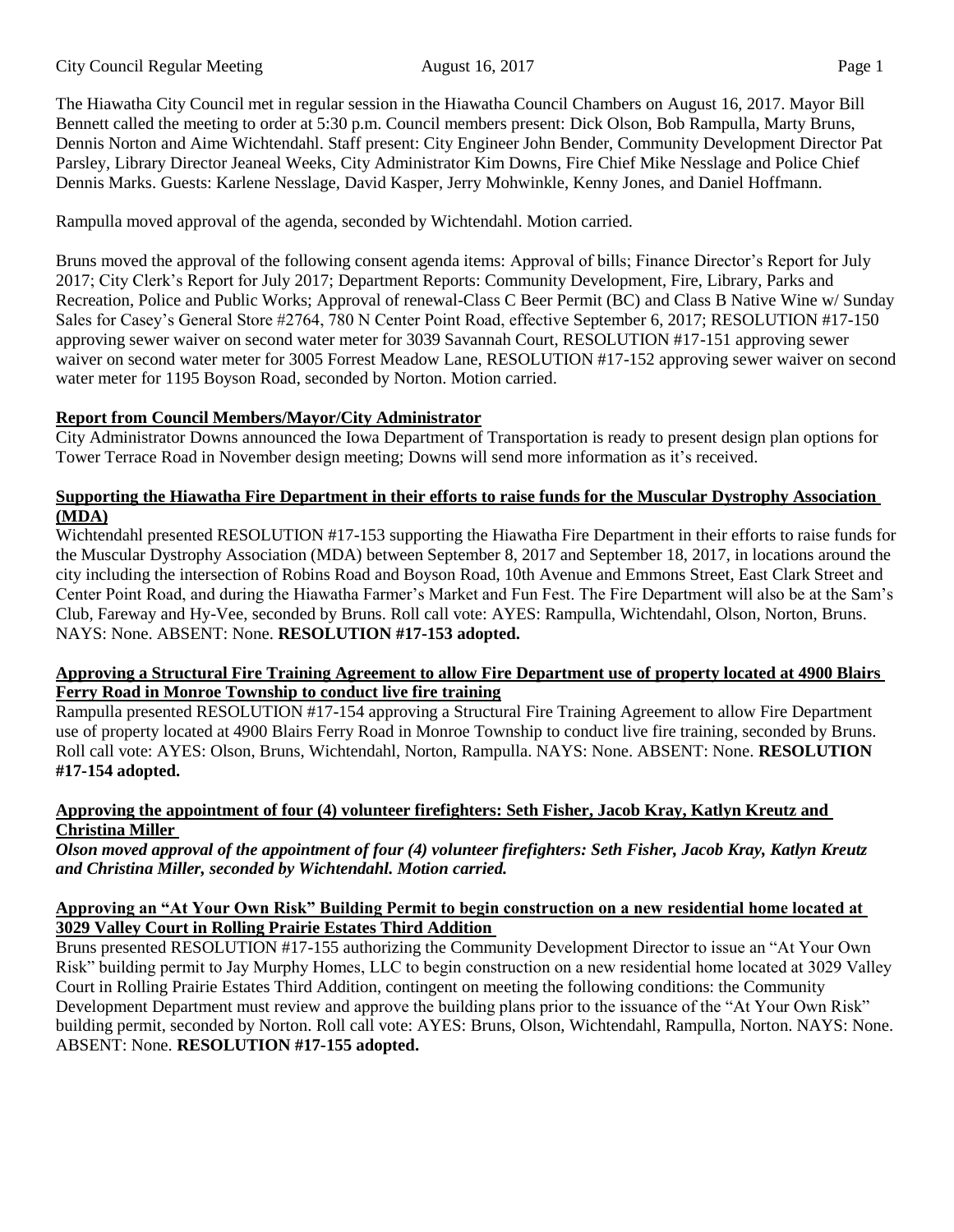# **Northwood Drive Asphalt Overlay Project from Robins Road to Nixon Drive**

Rampulla presented RESOLUTION #17-156 accepting the proposal from LL Pelling Co. Asphalt Paving, of North Liberty, Iowa to perform contract work for the 2017 Northwood Drive Asphalt Overlay Project from Robins Road to Nixon Drive at a total cost of \$99,459.00, utilizing available funding in Road Use Funds, seconded by Wichtendahl. Roll call vote: AYES: Wichtendahl, Olson, Bruns, Rampulla, Norton. NAYS: None. ABSENT: None. **RESOLUTION #17- 156 adopted.** 

#### **2016-2017 Emmons Street/North Center Point Road/Robins Road Intersection Improvements Phase 2 Roadway Package Project**

Norton presented RESOLUTION #17-157 approving application for Partial Pay Estimate #9 for the 2016-2017 Emmons Street/North Center Point Road/Robins Road Intersection Improvements Phase 2 Roadway Package Project, and directing City Clerk to make payment to Rathje Construction Co., of Marion, Iowa, in the amount of \$143,098.97, seconded by Olson. Roll call vote: AYES: Olson, Norton, Wichtendahl, Bruns, Rampulla. NAYS: None. ABSENT: None. **RESOLUTION #17-157 adopted.** 

## **2017-2018 Boyson Road Capacity Improvements Project at North Center Point Road and I-380**

Bruns presented RESOLUTION #17-158 approving Change Order #1 for the 2017 Boyson Road Capacity Improvements Project at North Center Point Road and I-380 with Rathje Construction Co., of Marion, Iowa, with an increase in contract amount of \$8,259.02, resulting in a revised total project contract amount of \$68,753.02, seconded by Norton. Roll call vote: AYES: Rampulla, Norton, Wichtendahl, Bruns, Olson. NAYS: None. ABSENT: None. **RESOLUTION #17-158 adopted.** 

## **2017-2018 Boyson Road Capacity Improvements Project at North Center Point Road and I-380**

Rampulla presented RESOLUTION #17-159 authorizing additional funding in the amount of \$12,000.00, for City Staff to move forward with the purchase and installation of traffic signal equipment and a new signal cabinet at a total estimated cost of \$52,000.00, in connection with the 2017 Boyson Road Capacity Improvements Project at North Center Point Road and I-380, seconded by Bruns. Roll call vote: AYES: Wichtendahl, Bruns, Olson, Norton, Bruns. NAYS: None. ABSENT: None. **RESOLUTION #17-159 adopted.** 

## **Calling special election on the November 7, 2017 City Election Ballot for citizen vote on the issuance of Not to Exceed \$1,200,000 General Obligation Capital Loan Notes with the purpose of constructing a remodel/expansion on the existing public library building**

Library Director Jeaneal Weeks announced the library campaign has currently raised \$713,000 through fundraising. Weeks said the library plans to include an informational insert in the newsletter, the referendum committee is communicating to the public through social media, plan to hold open houses at City Hall and the Library to explain improvements to the public. Weeks said discussions with the architect are in the process of determining extra costs, more efficiencies and looking into solar options.

## **Council Member Rampulla commented it is important for the public to be aware that the library remodel/expansion project will add no additional tax burden to Hiawatha residents.**

Weeks confirmed the project will not increase the tax levy and wants to make the best project possible without increasing taxes.

Olson presented RESOLUTION #17-160 calling a special election on the November 7, 2017 City Election Ballot for citizen vote on the issuance of Not to Exceed \$1,200,000 General Obligation Capital Loan Notes with the purpose of constructing a remodel/expansion on the existing public library building, seconded by Rampulla. Roll call vote: AYES: Bruns, Olson, Wichtendahl, Rampulla, Norton. NAYS: None. ABSENT: None. **RESOLUTION #17-160 adopted.** 

There being no further discussion, Rampulla moved to adjourn at 5:52 P.M., seconded by Wichtendahl. Motion carried.

\_\_\_\_\_\_\_\_\_\_\_\_\_\_\_\_\_\_\_\_\_\_\_\_\_\_\_\_\_